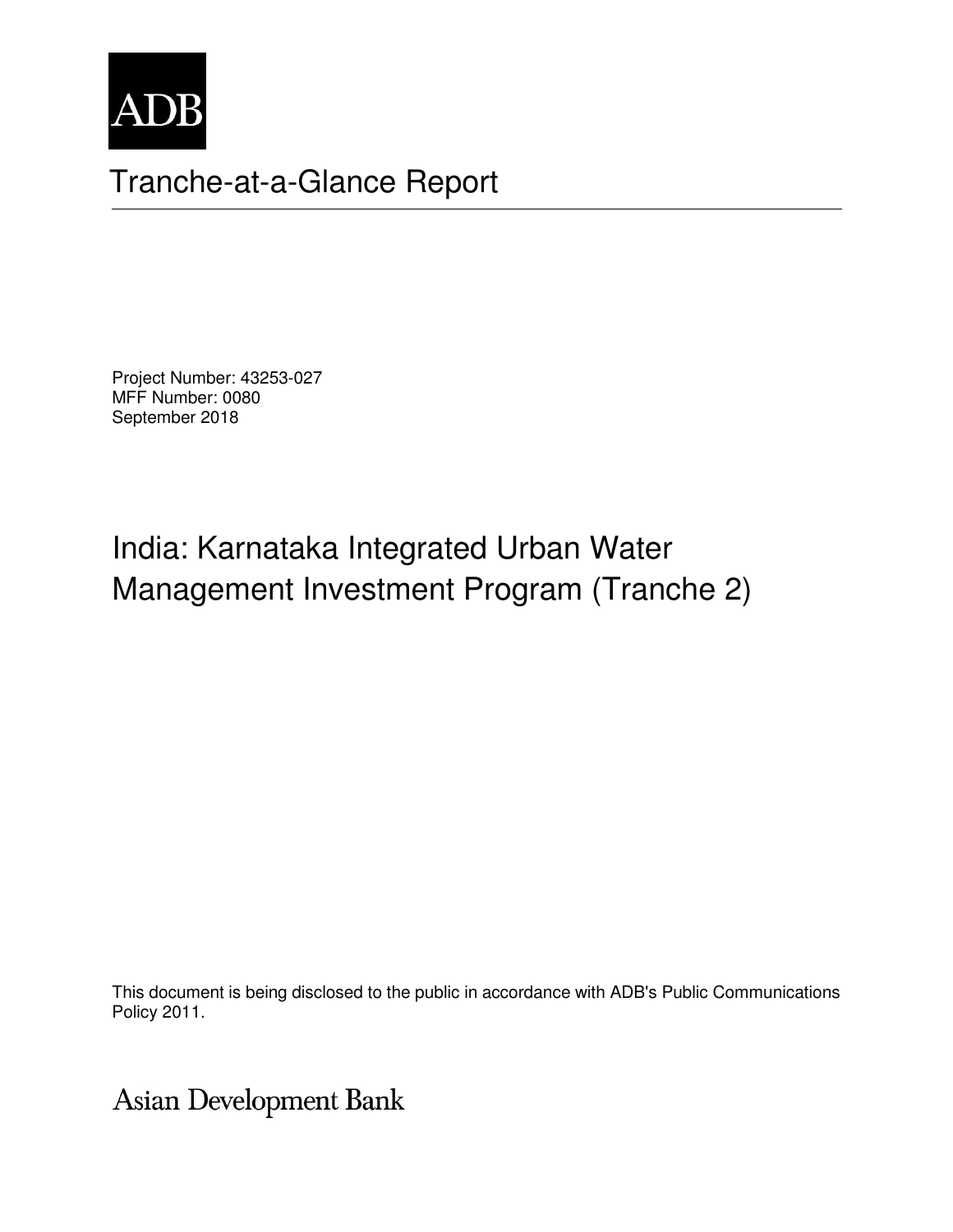## **TRANCHE AT A GLANCE**

| 1. Basic Data                                                                                  |                                                                                                                                         |                                         |                                        | Project Number: 43253-027                             |
|------------------------------------------------------------------------------------------------|-----------------------------------------------------------------------------------------------------------------------------------------|-----------------------------------------|----------------------------------------|-------------------------------------------------------|
| <b>Project Name</b>                                                                            | Karnataka Integrated Urban Water Management<br>Investment Program-Tranche 2                                                             | <b>Department/Division</b>              | SARD/SAUW                              |                                                       |
| <b>Country</b><br><b>Borrower</b>                                                              | India<br>Government of India                                                                                                            | <b>Executing Agency</b>                 | Karnataka Urban<br>Limited             | Infrastructure Development<br>and Finance Corporation |
| 2. Sector                                                                                      | Subsector(s)                                                                                                                            |                                         |                                        | <b>ADB Financing (\$ million)</b>                     |
| Water and other urban<br>infrastructure and<br>services                                        | Urban sewerage<br>Urban water supply                                                                                                    |                                         |                                        | 12.89<br>62.11                                        |
|                                                                                                |                                                                                                                                         |                                         | <b>Total</b>                           | 75.00                                                 |
| 3. Strategic Agenda                                                                            | <b>Subcomponents</b>                                                                                                                    | <b>Climate Change Information</b>       |                                        |                                                       |
| Inclusive economic<br>growth (IEG)<br>Environmentally                                          | Pillar 2: Access to economic opportunities,<br>including jobs, made more inclusive<br>Global and regional transboundary                 | Climate Change impact on the<br>Project |                                        | Medium                                                |
| sustainable growth                                                                             | environmental concerns                                                                                                                  | <b>ADB Financing</b>                    |                                        |                                                       |
| (ESG)                                                                                          | Urban environmental improvement                                                                                                         | Adaptation (\$ million)                 |                                        | 10.34                                                 |
| 4. Drivers of Change                                                                           | <b>Components</b>                                                                                                                       |                                         | <b>Gender Equity and Mainstreaming</b> |                                                       |
| Governance and<br>capacity development<br>(GCD)<br>Partnerships (PAR)                          | Civil society participation<br>Institutional development<br>Organizational development<br>Civil society organizations<br>Implementation | Effective gender mainstreaming<br>(EGM) |                                        | ℐ                                                     |
| 5. Poverty and SDG Targeting                                                                   |                                                                                                                                         | <b>Location Impact</b>                  |                                        |                                                       |
| Geographic Targeting<br><b>Household Targeting</b><br><b>SDG Targeting</b><br><b>SDG Goals</b> | No<br>No<br>Yes<br>SDG6, SDG13                                                                                                          | Urban                                   |                                        | High                                                  |
| 6. Risk Categorization:                                                                        | Low                                                                                                                                     |                                         |                                        |                                                       |
| 7. Safeguard Categorization                                                                    | Environment: B Involuntary Resettlement: B Indigenous Peoples: C                                                                        |                                         |                                        |                                                       |
| 8. Financing                                                                                   |                                                                                                                                         |                                         |                                        |                                                       |
| <b>Modality and Sources</b>                                                                    |                                                                                                                                         |                                         | Amount (\$ million)                    |                                                       |
| <b>ADB</b>                                                                                     |                                                                                                                                         |                                         |                                        | 75.00                                                 |
|                                                                                                | Sovereign MFF-Tranche (Regular Loan): Ordinary capital resources                                                                        |                                         |                                        | 75.00                                                 |
| <b>Cofinancing</b>                                                                             |                                                                                                                                         |                                         |                                        | 0.00                                                  |
| None                                                                                           |                                                                                                                                         |                                         |                                        | 0.00                                                  |
| Counterpart                                                                                    |                                                                                                                                         |                                         |                                        | 34.80                                                 |
| Government                                                                                     |                                                                                                                                         |                                         |                                        | 34.80                                                 |
|                                                                                                |                                                                                                                                         | <b>Total</b>                            |                                        | 109.80                                                |
|                                                                                                |                                                                                                                                         |                                         |                                        |                                                       |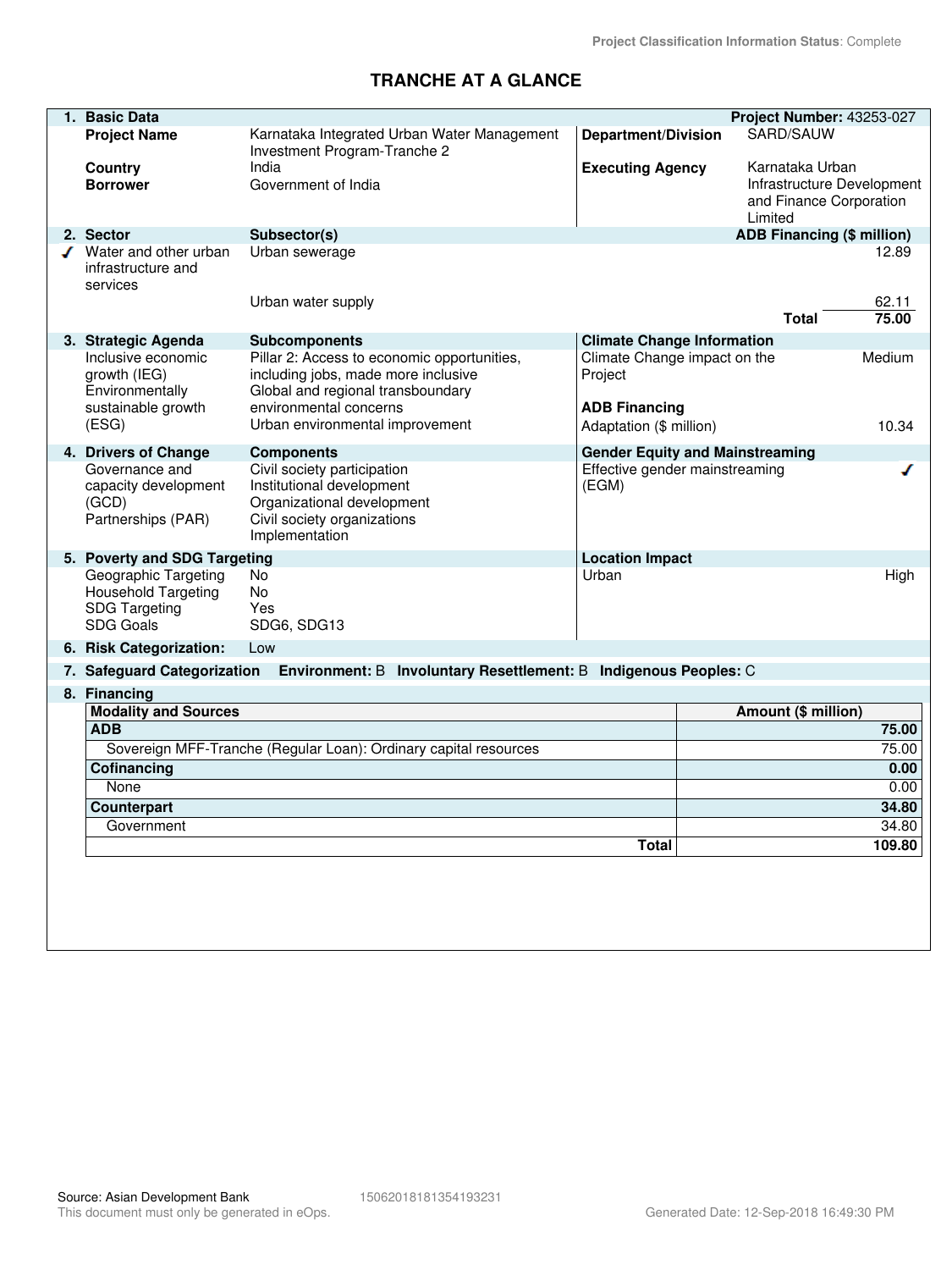### **TRANCHE AT A GLANCE**

| Date of Receipt by ADB of PFR: 18 May 2018 | Tranche Number: 2                                                                  |
|--------------------------------------------|------------------------------------------------------------------------------------|
| 9. Country Operations Business Plan        |                                                                                    |
| <b>CPS</b>                                 | https://www.adb.org/documents/india-country-partnership-strategy-2018-20<br>22     |
| <b>COBP</b>                                | https://www.adb.org/documents/india-country-operations-business-plan-201<br>8-2020 |
|                                            |                                                                                    |

### **10. Tranche Summary**

Tranche 2 will enhance urban water supply and sanitation infrastructure; and improve water resource planning, monitoring and service delivery in four coastal towns (Kundapura, Mangalore, Puttur, and Udupi). The rapid pace of economic development and urbanization of the coastal region of Karnataka has put considerable stress on the existing urban water supply and sanitation infrastructure. The groundwater table is shallow and contaminated by saltwater intrusion. The coastal towns should promote the efficient and sustainable use of water by reducing nonrevenue water, expanding water treatment capacity, improving storage facilities, and extending more connections to end-users. The sewerage system of Mangalore requires immediate rehabilitation and upgrading to enhance the capacity of the pumping main and expand coverage. To offer improved water services, urban local bodies (ULBs) must enhance their technical and financial capacity. Climate adaptation measures are required to protect this ecologically sensitive region from climate change impacts.

**Impact:** Sustainable water security in selected river basins in Karnataka improved.

**Outcome:** Urban water resource management in four coastal towns (Kundapura, Mangalore, Puttur, and Udupi) improved.

**Outputs:** (i) Urban water supply and sanitation infrastructure expanded and upgraded, (ii) Water resource planning, monitoring, and service delivery system improved, and (iii) Institutional capacity of executing agency and urban local bodies strengthened.

**Implementation Arrangements:** Karnataka Urban Infrastructure Development and Finance Corporation Limited will be the executing agency.

**Project Readiness:** Project readiness is high. The project management unit (PMU) is fully staffed, the regional PMU have seven of eight positions filled, and project implementation units at ULB level have filled 20 of 30 positions. Twenty-one percent of the contracts were awarded with the remaining contracts expected to be awarded by end of the year. Environmental impacts are minimal and the limited involuntary resettlement impacts will be addressed. The process in obtaining certificates of no-objection and environmental clearances is ongoing.

#### **11. Significant Developments in the MFF and Previous Tranches**

On 28 March 2014, the Asian Development Bank (ADB) approved the provision of a loan under a multitranche financing facility for the Karnataka Integrated Urban Water Management Investment Program, for an aggregate amount not exceeding \$150 million until 15 March 2024. The Government of Karnataka and the Karnataka Urban Infrastructure Development and Finance Corporation have initiated reforms in key areas, including (i) carrying out a water audit to demonstrate their operational efficiency and developing volumetric tariff determination models for effective demand management, (ii) developing the asset management systems for better operation and maintenance (O&M) of urban water supply and sanitation infrastructure, and (iii) establishing the ring-fencing of water accounts in ULBs to improve financial sustainability. Of the 20 undertakings in the framework financing agreement, 3 have been complied with, 16 are being complied with, and 1 is not yet due.

Tranche 1 (Loan 3148) for \$75 million was approved on 29 July 2014 and became effective on 7 May 2015. The overall physical progress of contracts is 45%. All 10 civil works packages have been awarded. The cumulative contract awards and disbursements amount to \$75 million and \$33.4 million, respectively. Of the 32 loan covenants, 4 have been complied with, and 1 is not yet due. The Karnataka Urban Infrastructure Development and Finance Corporation has enhanced the supervision of project ULBs and initiated advance contracting for all civil works of Tranche 2 with support of consultants hired under Tranche 1. All outputs under the multitranche financing facility will be completed within the original implementation period.

| 12. Milestones                                                  |                                                                        |                        |  |  |  |  |
|-----------------------------------------------------------------|------------------------------------------------------------------------|------------------------|--|--|--|--|
| <b>Estimated Approval</b>                                       | <b>Estimated Completiona</b>                                           |                        |  |  |  |  |
| 26 October 2018                                                 | 15 March 2024                                                          |                        |  |  |  |  |
| 13. Linked Documents                                            |                                                                        |                        |  |  |  |  |
|                                                                 | <b>Required Document</b>                                               | <b>Disclosure Date</b> |  |  |  |  |
| <b>MFF</b>                                                      | Report and Recommendation of the President                             |                        |  |  |  |  |
|                                                                 | http://www.adb.org/projects/documents/karnataka-integrated-urban-water | 30-APR-2014            |  |  |  |  |
| Weblink:                                                        | -management-investment-program-rrp                                     |                        |  |  |  |  |
|                                                                 |                                                                        |                        |  |  |  |  |
| Tranche                                                         | Draft Periodic Financing Request Report                                |                        |  |  |  |  |
|                                                                 | http://www.adb.org/Documents/LinkedDocs/?id=43253-027-DraftPFRR        | The Final PFR          |  |  |  |  |
| Weblink:                                                        |                                                                        | Report is disclosed    |  |  |  |  |
|                                                                 |                                                                        | upon approval          |  |  |  |  |
| <b>IEE - Initial Environment Examination</b><br>(i) Environment |                                                                        |                        |  |  |  |  |
| Weblink:                                                        | https://www.adb.org/projects/documents/ind-43253-027-iee-2             | 30-MAY-2018            |  |  |  |  |
|                                                                 | <b>IEE - Initial Environment Examination</b>                           |                        |  |  |  |  |
|                                                                 | https://www.adb.org/projects/documents/ind-43253-027-iee               | 30-MAY-2018            |  |  |  |  |
|                                                                 | <b>IEE - Initial Environment Examination</b>                           |                        |  |  |  |  |